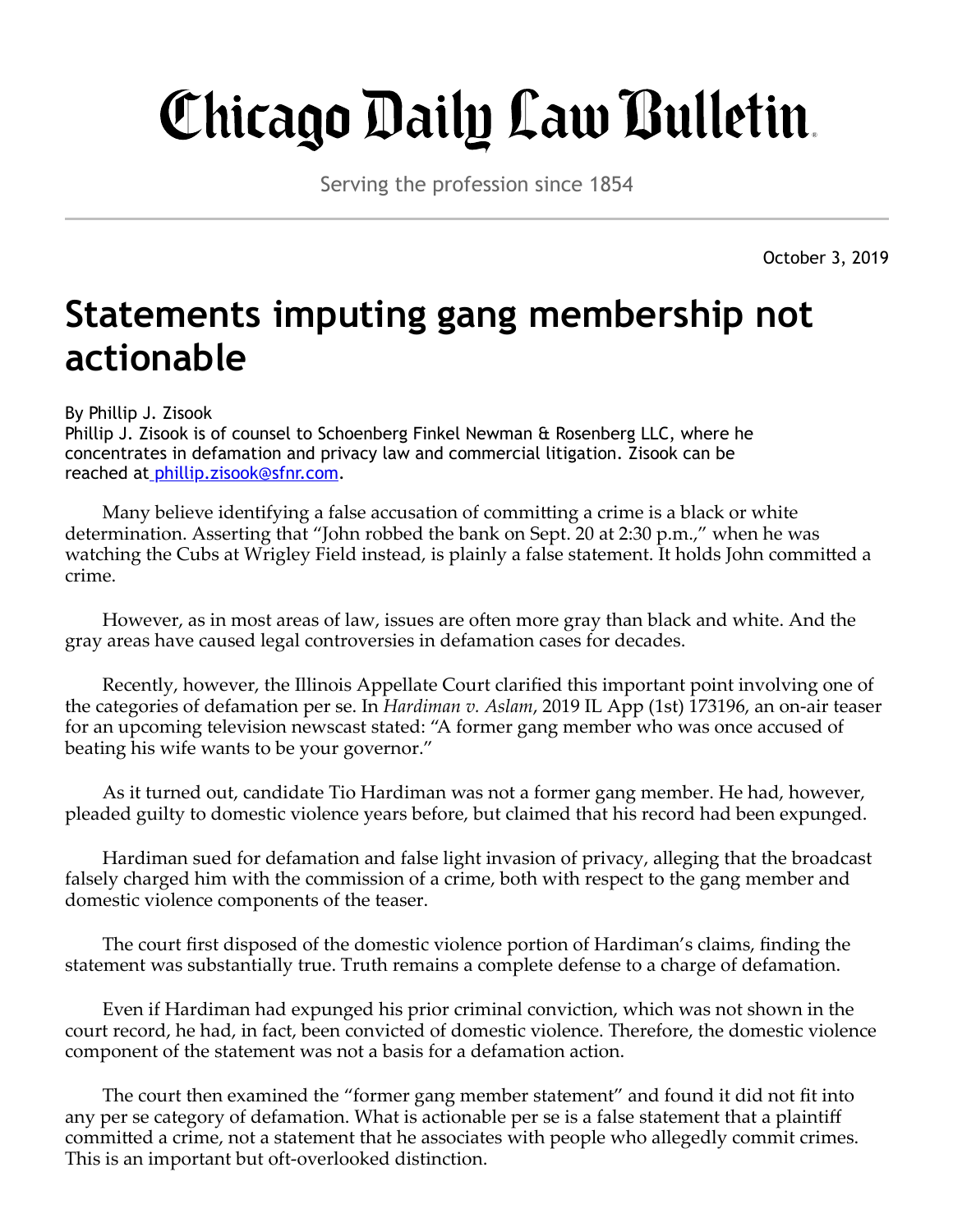There are multiple reasons why a statement merely charging an association with criminals or a criminal enterprise cannot support an action for defamation per se: To be actionable, the statement must not only charge the plaintiff with the commission of a crime, the crime must be indictable, involve moral turpitude and be punishable by death or imprisonment.

Thus, a false statement that someone had been "arrested" for an offense is properly found not to state a per se cause of action, since such a statement merely asserts that the individual had been accused of committing a crime, not of actually committing one.

Similarly, a statement that an individual was "under investigation" for a crime is not the equivalent of having committed an offense and does not satisfy the threshold for a per se cause of action.

Nor is a news story describing subjects as being "in the Mafia." Cases across the country have determined that such a report is not equivalent to charging those subjects with having committed crimes.

Like the "former gang member" statement at issue in *Hardiman*, the "in the Mafia" statements, at most, charge the subjects with associating with a group, not with engaging in specific conduct. Accordingly, a charge of criminal association, in and of itself, is insufficient to support a defamation per se action.

In this regard, it is also important to note that Illinois is one of a handful of jurisdictions that applies the "innocent construction rule." That doctrine provides that if a statement is reasonably capable of an innocent (nondefamatory) interpretation, the innocent construction precludes a per se cause of action.

Therefore, in "criminal association" cases, a reasonable, innocent construction should necessarily preclude a per se cause of action.

Consider an action involving a member of a professional society who, in a public statement, had referred to a political rival in the society as being part of the "Irving Park Mafia." The rival, who had a practice in the Irving Park neighborhood, filed a defamation per se action, claiming that the speech falsely charged him with having committed a crime.

Consistent with case law, the defendant argued that associating with a group was not the equivalent of the commission of a crime, and that "Mafia" could reasonably and innocently be construed, as recognized in the dictionary, to refer to a group having a particular and controlling interest on a subject.

Yet, the judge, who was well-regarded and experienced, denied a motion to dismiss, simply stating: "You shouldn't be able to say things like that."

The judge's instinctual ruling serves as a reminder to defamation litigants that the law often isn't black or white.

Fortunately, at least with respect to the criminal association issue, the *Hardiman* decision lends some needed clarity.